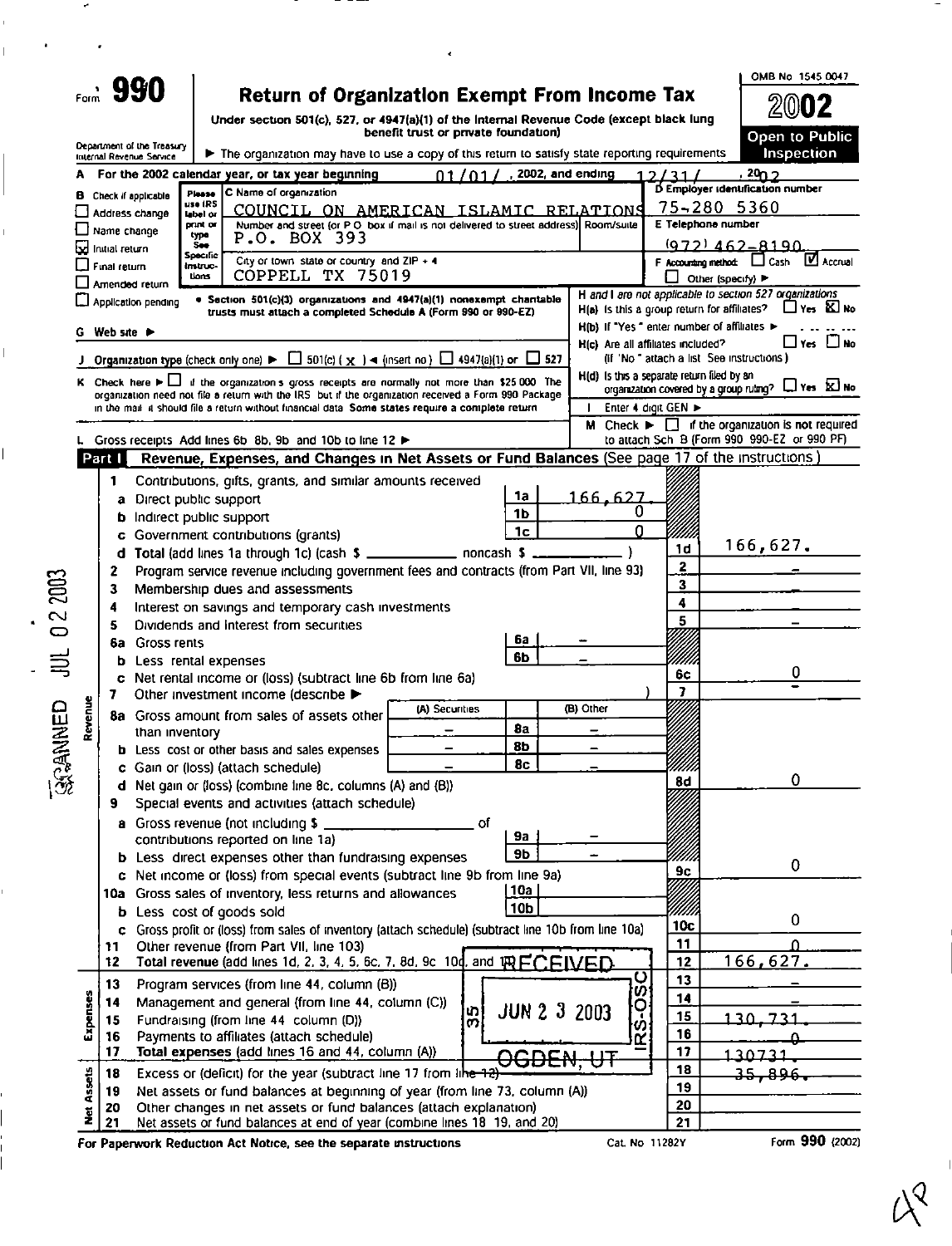| ) (2002)                                          | Page 2                                                                                                                                                                                                                                      |
|---------------------------------------------------|---------------------------------------------------------------------------------------------------------------------------------------------------------------------------------------------------------------------------------------------|
| <b>Statement of</b><br><b>Functional Expenses</b> | All organizations must complete column (A) Columns (B) (C) and (D) are required for section 501(c)(3) and (4) organizations<br>and section 4947(a)(1) nonexempt charitable trusts but optional for others (See page 21 of the instructions) |

a instructions) Do not include amounts reported on line (B) Program (C) Management (D) Fundraising (A) Total 6b, 8b, 9b, 10b or 16 of Part I and general services Grants and allocations (attach schedule)  $\overline{\phantom{0}}$ 22  $\_$  noncash \$  $\_$  $(cash S$ <sub>11</sub> 23 Specific assistance to individuals (attach schedule) 24 Benefits paid to or for members (attach schedule)  $\overline{25}$ Compensation of officers, directors, etc. 26 Other salaries and wages 27 Pension plan contributions  $\overline{28}$ Other employee benefits 29 Payroll taxes  $\overline{\phantom{a}}$ 30 Professional fundraising fees 450.  $31$ 450.00 Accounting fees  $32$ Legal fees 4293.  $33<sup>°</sup>$ 4293 Supplies  $34$ Telephone 35 Postage and shipping 36 Occupancy 67736 67736 37 Equipment rental and maintenance 500 عمء 38 1.8.7.0.0 Printing and publications 18700 3661. 39 3661 Travel 40 Conferences, conventions, and meetings  $5710$  $5710$  $\overline{41}$ Interest 42 42 Depreciation, depletion etc (attach schedule) 16305  $43a$ 16305 Other expenses not covered above (itemize) a ........ 43b 12416 12416. 43с ... ... ... Meeting expenses... 960. 960. 43d  $\overline{\phantom{0}}$ 43e  $\overline{a}$ Total functional expenses (add lines 22 through 43) Organizations 130,731 130,731 completing columns (B)-(D), carry these totals to lines 13-15 44

Joint Costs Check ▶ □ if you are following SOP 98-2

**Form 996** Part I

22

23

24

25

26

27

28

29

30

 $31$ 

32

 $33$ 

34

35

36

 $37$ 

38

39

40

41

43

ь

 $\mathbf{c}$ 

 $\mathbf{e}$ 

44

Are any joint costs from a combined educational campaign and fundraising solicitation reported in (B) Program services? ▶ □ Yes Gi No (ii) the amount allocated to Program services \$\_ If "Yes,' enter (i) the aggregate amount of these joint costs \$ , and (iv) the amount allocated to Fundraising \$ fiil the amount allocated to Management and general \$

|   | Part III Statement of Program Service Accomplishments (See page 24 of the instructions)                                                                                                                                                                                                                                                                                                                                                                                                                                          |                                                                                      |
|---|----------------------------------------------------------------------------------------------------------------------------------------------------------------------------------------------------------------------------------------------------------------------------------------------------------------------------------------------------------------------------------------------------------------------------------------------------------------------------------------------------------------------------------|--------------------------------------------------------------------------------------|
|   | What is the organization's primary exempt purpose? $\blacktriangleright$ . Conducting. Islamic. Edu. Seminar Program Service<br>All organizations must describe their exempt purpose achievements in a clear and concise manner State the number (Required for \$01(c)(3) and<br>of clients served, publications issued etc Discuss achievements that are not measurable (Section 501(c)(3) and (4)<br>organizations and 4947(a)(1) nonexempt charitable trusts must also enter the amount of grants and allocations to others ) | <b>Expenses</b><br>$(4)$ orgs and $4947(a)(1)$<br>trusts but optional for<br>outes i |
|   | a Defending the constitutional Rights of Muslims, educating<br>public as well as elected officials, for which, they have<br>little.or.no.knowledge.before<br>(Grants and allocations \$ No Grants                                                                                                                                                                                                                                                                                                                                | 1 ∩ ∩ ∩                                                                              |
|   | b Explaning the public about the Islamic Faith & beliefs and<br>preachings of Islam about peace and non voilance<br>providing the audios, videos, books etc.                                                                                                                                                                                                                                                                                                                                                                     | 1200.                                                                                |
|   | eProviding islamic litrature, books etc. to the libraries<br>conducting seminars in colleges and private corporations.<br>(Grants and allocations \$                                                                                                                                                                                                                                                                                                                                                                             | 500.                                                                                 |
| d | (Grants and allocations                                                                                                                                                                                                                                                                                                                                                                                                                                                                                                          |                                                                                      |
|   | e Other program services (attach schedule)<br>(Grants and allocations                                                                                                                                                                                                                                                                                                                                                                                                                                                            |                                                                                      |
|   | f Total of Program Service Expenses (should equal line 44, column (B), Program services)                                                                                                                                                                                                                                                                                                                                                                                                                                         | 2700.                                                                                |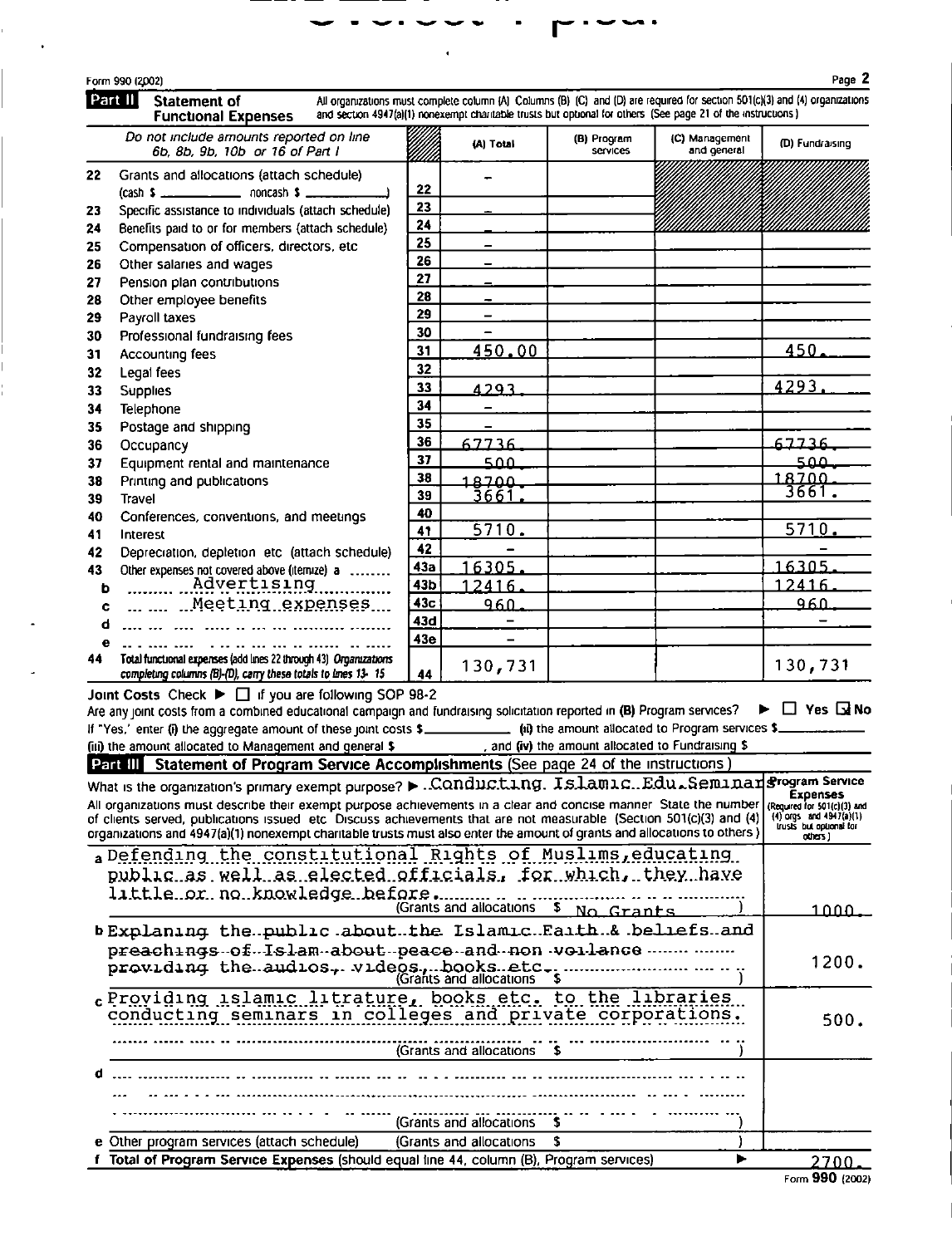|                      | Part IV | Balance Sheets (See page 24 of the instructions)                                                                                                       |                        |                          |                 |                    |
|----------------------|---------|--------------------------------------------------------------------------------------------------------------------------------------------------------|------------------------|--------------------------|-----------------|--------------------|
|                      | Note    | Where required attached schedules and amounts within the description<br>column should be for end-of-year amounts only                                  |                        | (A)<br>Beginning of year |                 | (B)<br>End of year |
|                      | 45      | Cash-non-interest-bearing                                                                                                                              |                        | <u>5831.</u>             | 45              | 33223              |
| Assets               | 46      | Savings and temporary cash investments                                                                                                                 |                        |                          | 46              |                    |
|                      |         | 47a Accounts receivable<br><b>b</b> Less allowance for doubtful accounts                                                                               | 47a<br>47b             | 0                        | um<br>47c       | 0                  |
|                      |         |                                                                                                                                                        | 48a                    |                          |                 |                    |
|                      |         | 48a Pledges receivable<br><b>b</b> Less allowance for doubtful accounts                                                                                | 48b                    |                          | 48с             |                    |
|                      | 49      | Grants receivable                                                                                                                                      |                        |                          | 49              |                    |
|                      | 50      | Receivables from officers, directors, trustees, and key employees<br>(attach schedule)                                                                 |                        |                          | 50              |                    |
|                      |         | 51a Other notes and loans receivable (attach<br>schedule)                                                                                              | 0<br>51a               |                          | m               |                    |
|                      |         | <b>b</b> Less allowance for doubtful accounts                                                                                                          | 0<br>51 <sub>b</sub>   |                          | 51 <sub>c</sub> | 0                  |
|                      | 52.     | Inventories for sale or use                                                                                                                            |                        | 0                        | 52              | $\Omega$           |
|                      | 53      | Prepaid expenses and deferred charges                                                                                                                  |                        | U                        | 53              | Ω                  |
|                      | 54      | Investments-securities (attach schedule)                                                                                                               | $\Box$ Cost $\Box$ FMV | Λ                        | 54              | Λ                  |
|                      |         | 55a Investments-land,<br>buildings,<br>and<br>equipment basis                                                                                          | 55a                    |                          |                 |                    |
|                      |         | <b>b</b> Less accumulated depreciation (attach                                                                                                         | 55b                    | 0                        | 55c             | 0                  |
|                      | 56.     | schedule)<br>Investments-other (attach schedule)                                                                                                       |                        | 0                        | 56              | $\mathbf{0}$       |
|                      |         | 57a Land, buildings, and equipment basis                                                                                                               | 57a                    |                          |                 |                    |
|                      |         | <b>b</b> Less accumulated depreciation (attach                                                                                                         |                        |                          | 'IIIII          |                    |
|                      |         | schedule)                                                                                                                                              | 57b                    | 0                        | 57c             | n                  |
|                      | 58      | Other assets (describe $\blacktriangleright$                                                                                                           |                        | $\Omega$                 | 58              | O                  |
|                      | 59      | Total assets (add lines 45 through 58) (must equal line 74)                                                                                            |                        | 5831                     | 59              | 33223              |
|                      | 60      | Accounts payable and accrued expenses                                                                                                                  |                        | 0                        | 60              | 0                  |
|                      | 61      | Grants payable                                                                                                                                         |                        | ≏                        | 61              | $\Omega$           |
|                      | 62      | Deferred revenue                                                                                                                                       |                        | ≏                        | 62              | $\Omega$           |
| Liabilities          | 63      | Loans from officers, directors, trustees, and key employees (attach<br>schedule)                                                                       | 0                      | MMI<br>63                | 0               |                    |
|                      |         | 64a Tax-exempt bond liabilities (attach schedule)                                                                                                      | 0                      | 64a                      | Λ               |                    |
|                      |         | b Mortgages and other notes payable (attach schedule)                                                                                                  | Ω                      | 64b                      | Λ               |                    |
|                      | 65      | Other liabilities (describe ▶                                                                                                                          |                        |                          | 65              |                    |
|                      | 66      | Total liabilities (add lines 60 through 65)                                                                                                            |                        |                          | 66              |                    |
|                      |         | Organizations that follow SFAS 117, check here $\blacktriangleright \Box$ and complete lines<br>67 through 69 and lines 73 and 74                      |                        |                          | (IIIII)         |                    |
|                      | 67      | Unrestricted                                                                                                                                           |                        |                          | 67              |                    |
|                      | 68      | Temporarily restricted                                                                                                                                 |                        |                          | 68              |                    |
|                      | 69      | Permanently restricted                                                                                                                                 |                        |                          | 69              |                    |
| <b>Fund Balances</b> |         | Organizations that do not follow SFAS 117, check here $\blacktriangleright \Box$ and<br>complete lines 70 through 74                                   |                        |                          |                 |                    |
|                      | 70      | Capital stock trust principal, or current funds                                                                                                        |                        |                          | 70              |                    |
|                      | 71      | Paid-in or capital surplus, or land, building, and equipment fund                                                                                      |                        |                          | 71              |                    |
|                      | 72      | Retained earnings, endowment, accumulated income, or other funds                                                                                       |                        |                          | 72              |                    |
| Net Assets or        | 73      | Total net assets or fund balances (add lines 67 through 69 or lines<br>70 through 72,<br>column (A) must equal line 19, column (B) must equal line 21) |                        |                          | iiii.<br>73     |                    |
|                      | 74      | Total liabilities and net assets / fund balances (add lines 66 and 73)                                                                                 |                        |                          | 74              |                    |
|                      |         |                                                                                                                                                        |                        |                          |                 |                    |

Form 990 is available for public inspection and, for some people, serves as the primary or sole source of information about a particular organization How the public perceives an organization in such cases may be determined by the information presented on its return Therefore, please make sure the return is complete and accurate and fully describes, in Part III, the organization's programs and accomplishments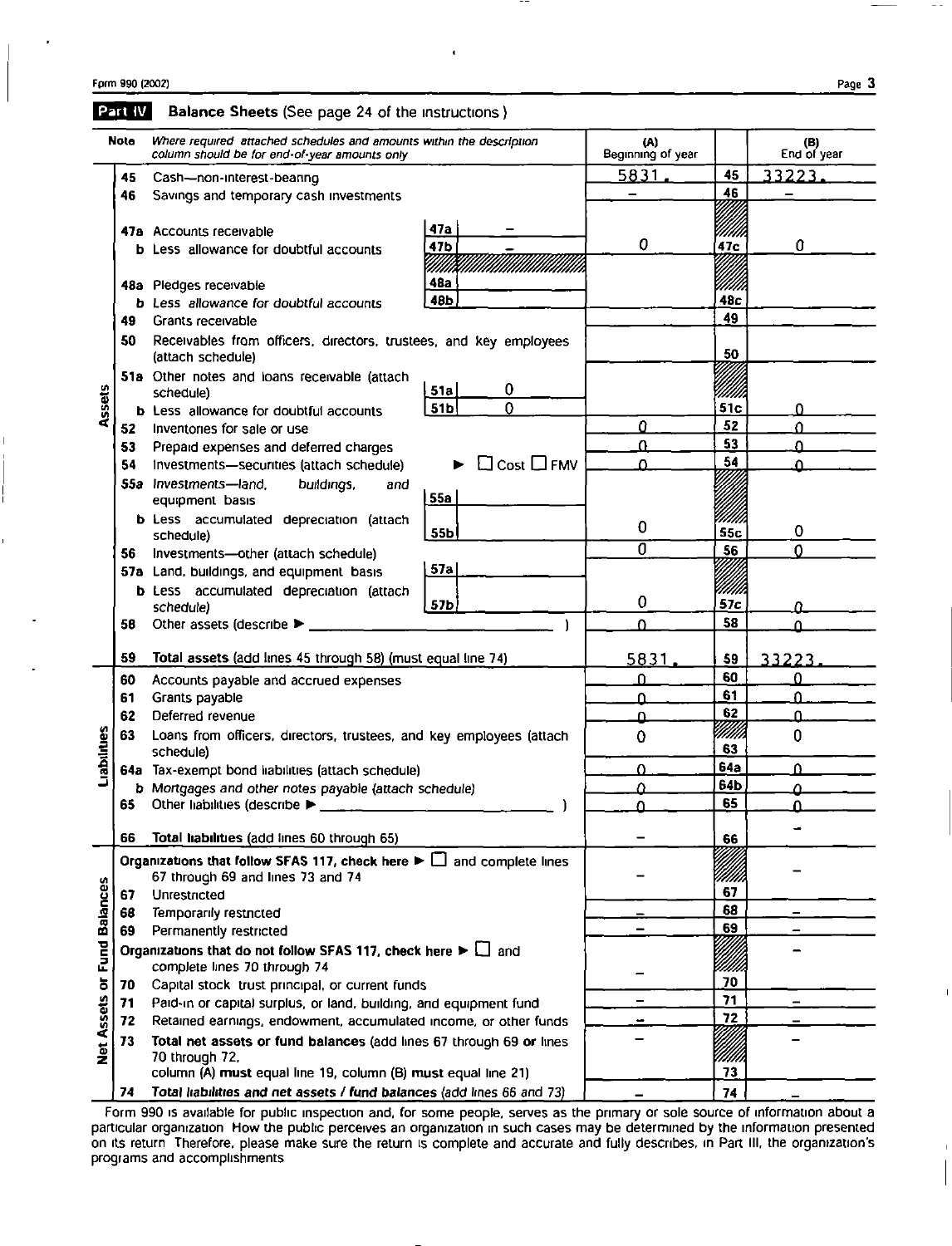|        | Part IV-A           |                                                     | Reconciliation of Revenue per Audited<br><b>Financial Statements with Revenue per</b><br>Return (See page 26 of the instructions) |          |        | Part IV-B<br>Reconciliation of Expenses per Audited<br><b>Financial Statements with Expenses per</b><br>Return |              |
|--------|---------------------|-----------------------------------------------------|-----------------------------------------------------------------------------------------------------------------------------------|----------|--------|----------------------------------------------------------------------------------------------------------------|--------------|
| а<br>ь |                     | per audited financial statements                    | Total revenue, gains, and other support<br>Amounts included on line a but not on                                                  | N/A<br>a | a<br>ь | Total expenses and losses<br>per<br>audited financial statements<br>Amounts included on line a but not         | - N/A<br>a l |
|        | line 12, Form 990   |                                                     |                                                                                                                                   |          |        | on line 17 Form 990                                                                                            |              |
|        | on investments      | (1) Net unrealized gains                            |                                                                                                                                   |          | (1)    | Donated services<br>and use of facilities                                                                      |              |
|        |                     | (2) Donated services<br>and use of facilities       |                                                                                                                                   |          | (2)    | Prior year adjustments<br>reported on line 20                                                                  |              |
|        |                     | (3) Recoveries of prior                             |                                                                                                                                   |          |        | Form 990                                                                                                       |              |
|        | year grants         |                                                     |                                                                                                                                   |          |        | (3) Losses reported on<br>line 20, Form 990                                                                    |              |
|        | (4) Other (specify) |                                                     |                                                                                                                                   |          | (4)    | Other (specify)                                                                                                |              |
|        |                     |                                                     |                                                                                                                                   |          |        |                                                                                                                |              |
|        |                     |                                                     | Add amounts on lines (1) through (4) >                                                                                            | b        |        |                                                                                                                |              |
|        |                     |                                                     |                                                                                                                                   |          |        | Add amounts on lines (1) through (4)                                                                           | b<br>c       |
| с<br>d |                     | Line a minus line b<br>Amounts included on line 12. |                                                                                                                                   |          | c      | Line a minus line b<br>Amounts included on line 17.                                                            |              |
|        |                     | Form 990 but not on line a-                         |                                                                                                                                   |          |        | Form 990 but not on line a                                                                                     |              |
|        |                     | (1) investment expenses                             |                                                                                                                                   |          | (1)    | Investment expenses                                                                                            |              |
|        |                     | not included on line                                |                                                                                                                                   |          |        | not included on line                                                                                           |              |
|        | 6b. Form 990        |                                                     |                                                                                                                                   |          |        | 6b. Form 990                                                                                                   |              |
|        | (2) Other (specify) |                                                     |                                                                                                                                   |          | (2)    | Other (specify)                                                                                                |              |
|        |                     |                                                     |                                                                                                                                   |          |        |                                                                                                                |              |
|        |                     |                                                     | Add amounts on lines (1) and (2)                                                                                                  | d        |        | Add amounts on lines (1) and (2) $\blacktriangleright$                                                         | d            |
|        |                     | (line c plus line d)                                | Total revenue per line 12, Form 990                                                                                               |          | е      | Total expenses per line 17, Form 990<br>(line c plus line d)                                                   | е            |

 $\overline{\phantom{0}}$ 

 $\frac{1}{\sqrt{2}}$ 

List of Officers, Directors, Trustees, and Key Employees (List each one even if not compensated, see page 26 of the instructions )

| (A) Name and address                                         | (B) Title and average hours per<br>week devoted to position | (C) Compensation<br>(If not paid, enter<br>$-0-1$ | <b>IDI Contributions to</b><br>employee benefit plans &<br>deferred compensation | (E) Expense<br>account and other<br>allowances |
|--------------------------------------------------------------|-------------------------------------------------------------|---------------------------------------------------|----------------------------------------------------------------------------------|------------------------------------------------|
| Azhar Azeez<br>4008 Jahvani Ct Carriton Tx.                  | 20 Hrs                                                      | 0                                                 | 0                                                                                |                                                |
| Ghassan Hitto<br>204 Davenshire Dr. Murphy Tx.               | $10$ Hrs                                                    | 0                                                 | 0                                                                                | 0                                              |
| Tamır Ayad.<br>302 S. Lois Ln. Richardson Tx.                | 10 Hrs                                                      | 0                                                 | 0                                                                                | 0                                              |
| Abu.Obaida.El.Feki#214 Dallas                                | 10 Hrs                                                      | $\Omega$                                          | 0                                                                                | 0                                              |
|                                                              | $10$ Hrs                                                    | 0                                                 | 0                                                                                | 0                                              |
| Bassima Dandan<br>888 S Greenville # 301 Richard             | 10 Hrs                                                      | 0                                                 | 0                                                                                | 0                                              |
| Tasnim Ben Halim McCormick<br>320 Richcrest Dr.Richardson Tx | 10 Hrs                                                      | $\Omega$                                          | 0                                                                                | 0                                              |
| Tarıq Yoonus<br>888 S. Greenville # 301 Richar               | 10 Hrs                                                      | 0                                                 | $\Omega$                                                                         | Ω                                              |
| Ghulam Warriach<br>402 S Grove Rd Richardson Tx.             | 10 Hrs                                                      | 0                                                 | 0                                                                                | 0                                              |
|                                                              |                                                             |                                                   |                                                                                  |                                                |

75 Did any officer director, trustee, or key employee receive aggregate compensation of more than \$100,000 from your<br>organization and all related organizations, of which more than \$10,000 was provided by the related organ If "Yes," attach schedule-see page 26 of the instructions

Form 990 (2002)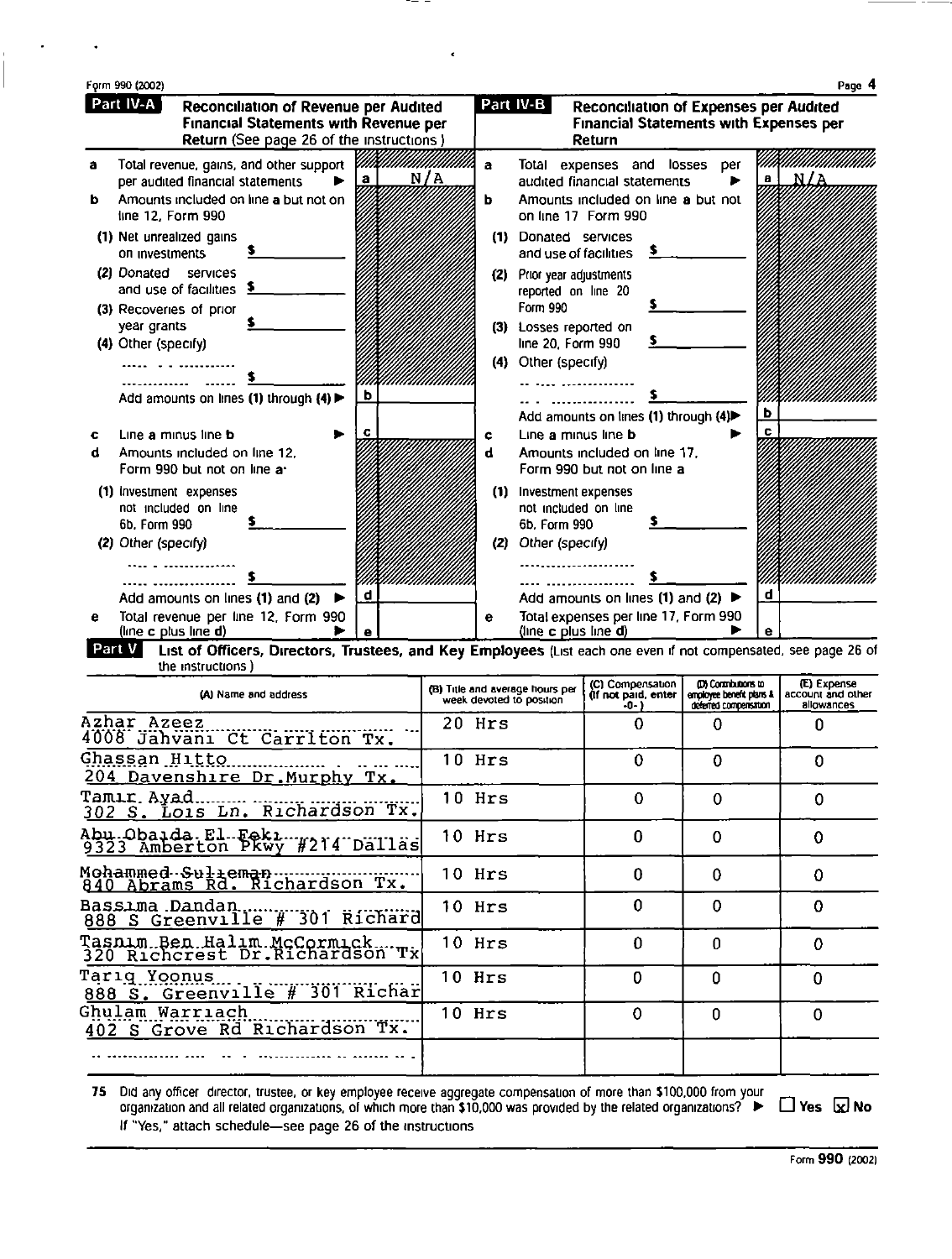|             | Page 5                                                             |
|-------------|--------------------------------------------------------------------|
|             | Yesi No                                                            |
| 76          |                                                                    |
| 77          |                                                                    |
| UMA         | unana                                                              |
| 78a         |                                                                    |
| 78b         |                                                                    |
| 79          |                                                                    |
|             |                                                                    |
| 80a         |                                                                    |
|             |                                                                    |
|             |                                                                    |
|             |                                                                    |
| 81b         | x.                                                                 |
| 82a         | x                                                                  |
|             |                                                                    |
|             |                                                                    |
| 83a         |                                                                    |
| 83b         |                                                                    |
| 84a         |                                                                    |
| Willikuuman |                                                                    |
| 84b         |                                                                    |
| <b>85a</b>  |                                                                    |
| 85b         |                                                                    |
|             |                                                                    |
|             |                                                                    |
|             |                                                                    |
|             |                                                                    |
|             |                                                                    |
| 85g         |                                                                    |
|             |                                                                    |
|             | x                                                                  |
| 85h         |                                                                    |
|             |                                                                    |
|             |                                                                    |
|             |                                                                    |
|             |                                                                    |
| YMMMM       |                                                                    |
|             |                                                                    |
|             | х                                                                  |
| 88          |                                                                    |
|             |                                                                    |
|             |                                                                    |
|             | x                                                                  |
|             |                                                                    |
|             |                                                                    |
|             |                                                                    |
|             |                                                                    |
|             |                                                                    |
|             |                                                                    |
|             |                                                                    |
|             |                                                                    |
|             | 89b<br>N/A<br>None.<br>Telephone no $\blacktriangleright$ ( , , ), |

 $\epsilon$ 

 $\epsilon=0$ 

Form 990 (2002)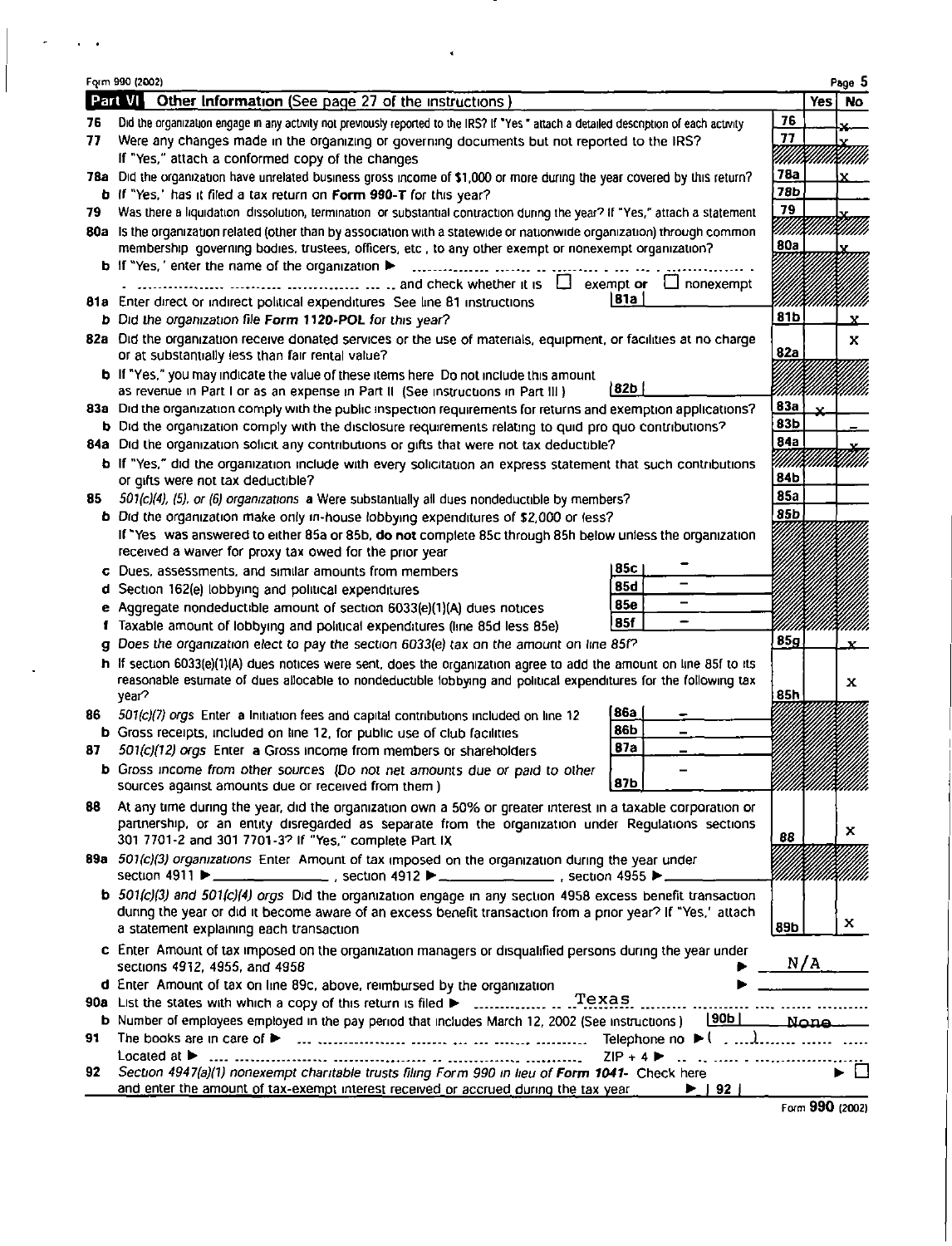| Form 990 (2002)<br>Part VII | Analysis of Income-Producing Activities (See page 31 of the instructions)                                                             |                      |                             |                 |                                    | Page 6                        |
|-----------------------------|---------------------------------------------------------------------------------------------------------------------------------------|----------------------|-----------------------------|-----------------|------------------------------------|-------------------------------|
|                             |                                                                                                                                       |                      | Unrelated business income   |                 | Excluded by section 512 513 or 514 | Œ)                            |
| indicated                   | Note Enter gross amounts unless otherwise                                                                                             | (A)                  | (B)                         | (C)             | (D)                                | Related or<br>exempt function |
| 93                          | Program service revenue                                                                                                               | <b>Business code</b> | Amount                      | Exclusion codel | Amount                             | <b>Income</b>                 |
| a                           |                                                                                                                                       |                      |                             |                 |                                    |                               |
| ь                           |                                                                                                                                       |                      |                             |                 |                                    |                               |
| c                           |                                                                                                                                       |                      |                             |                 |                                    |                               |
|                             | <u>a componente de la componenta de la componenta de la componenta de la componenta de la componenta de la compo</u>                  |                      |                             |                 |                                    |                               |
|                             |                                                                                                                                       |                      |                             |                 |                                    |                               |
|                             | Medicare/Medicald payments                                                                                                            |                      |                             |                 |                                    |                               |
| a                           | Fees and contracts from government agencies                                                                                           |                      |                             |                 |                                    |                               |
| 94                          | Membership dues and assessments                                                                                                       |                      |                             |                 |                                    |                               |
| 95                          | Interest on savings and temporary cash investments                                                                                    |                      |                             |                 |                                    |                               |
| 96                          | Dividends and interest from securities                                                                                                |                      |                             |                 |                                    |                               |
| 97                          | Net rental income or (loss) from real estate                                                                                          |                      |                             |                 |                                    |                               |
| a                           | debt-financed property                                                                                                                |                      |                             |                 |                                    |                               |
| b                           | not debt-financed property                                                                                                            |                      |                             |                 |                                    |                               |
| 98                          | Net rental income or (loss) from personal property                                                                                    |                      |                             |                 |                                    |                               |
| 99                          | Other investment income                                                                                                               |                      |                             |                 |                                    |                               |
| 100                         | Gain or (loss) from sales of assets other than inventory                                                                              |                      |                             |                 |                                    |                               |
| 101                         | Net income or (loss) from special events                                                                                              |                      |                             |                 |                                    |                               |
| 102                         | Gross profit or (loss) from sales of inventory                                                                                        |                      |                             |                 |                                    |                               |
| 103                         |                                                                                                                                       |                      |                             |                 |                                    |                               |
| b                           |                                                                                                                                       |                      |                             |                 |                                    |                               |
| c                           |                                                                                                                                       |                      |                             |                 |                                    |                               |
| đ                           |                                                                                                                                       |                      |                             |                 |                                    |                               |
| е<br>104                    | Subtotal (add columns (B), (D), and (E))                                                                                              |                      |                             |                 |                                    |                               |
| 105                         | Total (add line 104, columns $(B)$ , $(D)$ , and $(E)$ )                                                                              |                      |                             |                 |                                    |                               |
|                             | Note Line 105 plus line 1d, Part I, should equal the amount on line 12, Part I                                                        |                      |                             |                 |                                    |                               |
| Part VIII                   | Relationship of Activities to the Accomplishment of Exempt Purposes (See page 32 of the instructions)                                 |                      |                             |                 |                                    |                               |
| Line No                     | Explain how each activity for which income is reported in column (E) of Part VII contributed importantly to the accomplishment        |                      |                             |                 |                                    |                               |
|                             | of the organization's exempt purposes (other than by providing funds for such purposes)                                               |                      |                             |                 |                                    |                               |
|                             | Supplying books, litratures and material to libraries.                                                                                |                      |                             |                 |                                    |                               |
|                             | Entity is satisfied that public is being aware about Islam.                                                                           |                      |                             |                 |                                    |                               |
| $\overline{z}$ .            | Diversity training, in teaching of Islam, how important is                                                                            |                      |                             |                 |                                    |                               |
|                             | the diversity, equality, race and color in Islam.                                                                                     |                      |                             |                 |                                    |                               |
| Part IX                     | Information Regarding Taxable Subsidiaries and Disregarded Entities (See page 32 of the instructions)                                 |                      |                             |                 |                                    |                               |
|                             | (A)<br>Name address, and EIN of corporation.                                                                                          | (B)<br>Percentage of | (C)<br>Nature of activities |                 | (D)<br>Total income                | $End-of-year$                 |
|                             | partnership, or disregarded enuty                                                                                                     | ownership interest   |                             |                 |                                    | assets                        |
|                             |                                                                                                                                       | %                    |                             |                 |                                    |                               |
|                             | N LA                                                                                                                                  | %                    |                             |                 |                                    |                               |
|                             |                                                                                                                                       | $\%$                 |                             |                 |                                    |                               |
|                             |                                                                                                                                       | %                    |                             |                 |                                    |                               |
| Part X                      | Information Regarding Transfers Associated with Personal Benefit Contracts (See page 33 of the instructions)                          |                      |                             |                 |                                    |                               |
|                             | (a) Did the organization, during the year, receive any funds, directly or indirectly, to pay premiums on a personal benefit contract? |                      |                             |                 |                                    | Yes <b>EX</b> No              |
|                             | (b) Did the organization, during the year, pay premiums, directly or indirectly, on a personal benefit contract?                      |                      |                             |                 |                                    | $\Box$ Yes $\boxtimes$ No.    |
|                             | Note: If "Yes" to (b), file Form 8870 and Form 4720 (see ins                                                                          |                      |                             |                 |                                    |                               |
|                             |                                                                                                                                       |                      |                             |                 |                                    |                               |
|                             | Under penalties of perjury I declare that I have examined this return                                                                 |                      |                             |                 |                                    |                               |
| <b>Please</b>               | and belief it is true, correct, and complete. Declaration of preparer                                                                 |                      |                             |                 |                                    |                               |
| Sign                        |                                                                                                                                       |                      |                             |                 |                                    |                               |
| <b>Here</b>                 | Signature of officer                                                                                                                  |                      |                             |                 |                                    |                               |
|                             | ZHAR AZEEZ                                                                                                                            |                      |                             |                 |                                    |                               |
|                             | Type or print name and title                                                                                                          |                      |                             |                 |                                    |                               |
| Paid                        | Preparer s                                                                                                                            |                      |                             |                 |                                    |                               |
| <b>Preparer's</b>           | signature<br>ue                                                                                                                       |                      |                             |                 |                                    |                               |
| Use Only                    | Firm s name (or yours<br>if self employed)                                                                                            |                      |                             |                 |                                    |                               |
|                             | A & M ACCOUNTING & TAX<br>address and ZIP + 4<br><u>777 S. CENTRAI</u>                                                                |                      |                             |                 |                                    |                               |
|                             |                                                                                                                                       | RICHARDOON, TX       |                             |                 |                                    |                               |
|                             |                                                                                                                                       |                      |                             |                 |                                    |                               |

 $\mathcal{A}$ 

 $\mathcal{O}(\sigma)$  , and  $\mathcal{O}(\sigma)$ 

 $\overline{1}$ 

 $\begin{array}{c} \hline \end{array}$ 

 $\bar{1}$ 

 $\frac{1}{\sqrt{2}}$ 

 $\frac{1}{1}$ 

 $\overline{1}$ 

 $\mathbf{I}$  $\frac{1}{1}$ 

 $\mathbf{r}$ 

-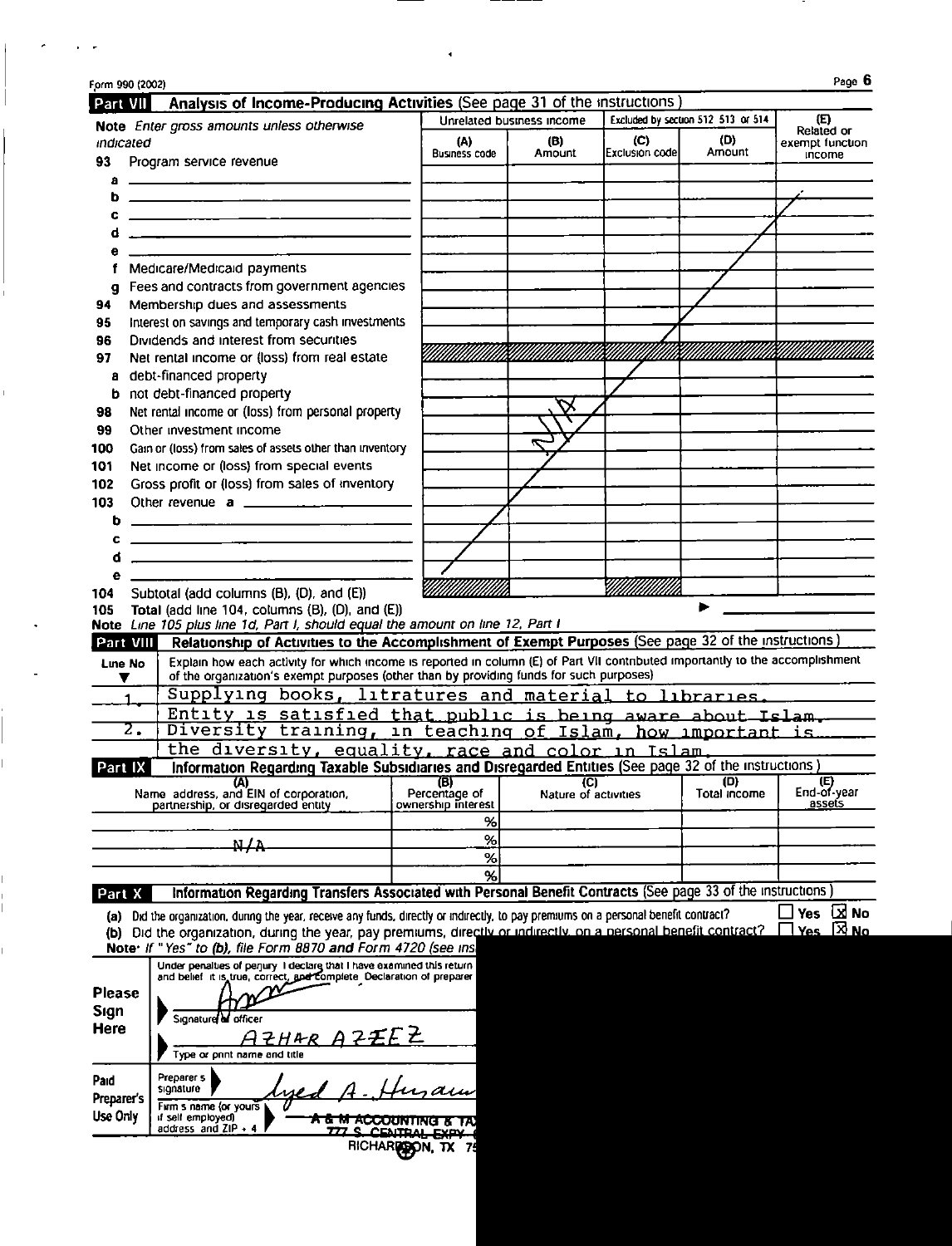| <b>SCHEDULE A</b><br>(Form 990 or 990-EZ)              |                                                                                                                                                                                                          | Organization Exempt Under Section 501(c)(3)<br>(Except Private Foundation) and Section 501(e), 501(f), 501(k),<br>501(n), or Section 4947(a)(1) Nonexempt Chantable Trust<br>Supplementary Information-(See separate instructions.) |                  |                                                   | OMB No 1545-0047<br>2002        |
|--------------------------------------------------------|----------------------------------------------------------------------------------------------------------------------------------------------------------------------------------------------------------|-------------------------------------------------------------------------------------------------------------------------------------------------------------------------------------------------------------------------------------|------------------|---------------------------------------------------|---------------------------------|
| Department of the Treasury<br>Internal Revenue Service | MUST be completed by the above organizations and attached to their Form 990 or 990-EZ                                                                                                                    |                                                                                                                                                                                                                                     |                  |                                                   |                                 |
| Name of the organization                               |                                                                                                                                                                                                          |                                                                                                                                                                                                                                     |                  | Employer identification number                    |                                 |
|                                                        | COUNCIL ON AMERICAN ISLAMIC RELATIONS                                                                                                                                                                    |                                                                                                                                                                                                                                     |                  | 75:2805360                                        |                                 |
| Part I                                                 | Compensation of the Five Highest Paid Employees Other Than Officers, Directors, and Trustees<br>(See page 1 of the instructions List each one If there are none, enter "None")                           |                                                                                                                                                                                                                                     |                  |                                                   |                                 |
|                                                        | (a) Name and address of each employee paid more                                                                                                                                                          | (b) Title and average hours                                                                                                                                                                                                         |                  | (d) Contributions to                              | (e) Expense                     |
|                                                        | than \$50,000                                                                                                                                                                                            | per week devoted to position                                                                                                                                                                                                        | (c) Compensation | employee benefit plans &<br>deferred compensation | account and other<br>allowances |
| <b>NONE</b>                                            |                                                                                                                                                                                                          |                                                                                                                                                                                                                                     |                  |                                                   |                                 |
|                                                        |                                                                                                                                                                                                          |                                                                                                                                                                                                                                     |                  |                                                   |                                 |
|                                                        |                                                                                                                                                                                                          |                                                                                                                                                                                                                                     |                  |                                                   |                                 |
|                                                        |                                                                                                                                                                                                          |                                                                                                                                                                                                                                     |                  |                                                   |                                 |
|                                                        |                                                                                                                                                                                                          |                                                                                                                                                                                                                                     |                  |                                                   |                                 |
| \$50,000                                               | Total number of other employees paid over                                                                                                                                                                |                                                                                                                                                                                                                                     |                  |                                                   |                                 |
| Part II                                                | Compensation of the Five Highest Paid Independent Contractors for Professional Services<br>(See page 2 of the instructions List each one (whether individuals or firms) If there are none, enter "None") |                                                                                                                                                                                                                                     |                  |                                                   |                                 |
|                                                        | (a) Name and address of each independent contractor paid more than \$50,000.                                                                                                                             |                                                                                                                                                                                                                                     |                  | (b) Type of service                               | (c) Compensation                |
|                                                        |                                                                                                                                                                                                          |                                                                                                                                                                                                                                     |                  |                                                   |                                 |
|                                                        | NONE                                                                                                                                                                                                     |                                                                                                                                                                                                                                     |                  |                                                   |                                 |
|                                                        |                                                                                                                                                                                                          |                                                                                                                                                                                                                                     |                  |                                                   |                                 |
|                                                        |                                                                                                                                                                                                          |                                                                                                                                                                                                                                     |                  |                                                   |                                 |
|                                                        |                                                                                                                                                                                                          |                                                                                                                                                                                                                                     |                  |                                                   |                                 |
|                                                        |                                                                                                                                                                                                          |                                                                                                                                                                                                                                     |                  |                                                   |                                 |
|                                                        | Total number of others receiving over \$50,000 for                                                                                                                                                       |                                                                                                                                                                                                                                     |                  |                                                   |                                 |

 $\overline{\phantom{0}}$  $\overline{\phantom{a}}$ 

For Paperwork Reduction Act Notice, see the Instructions for Form 990 and Form 990-EZ

 $\frac{1}{1}$ 

í.  $\mathbf{I}$ ĭ.

Ł

 $\overline{1}$ 

 $\overline{1}$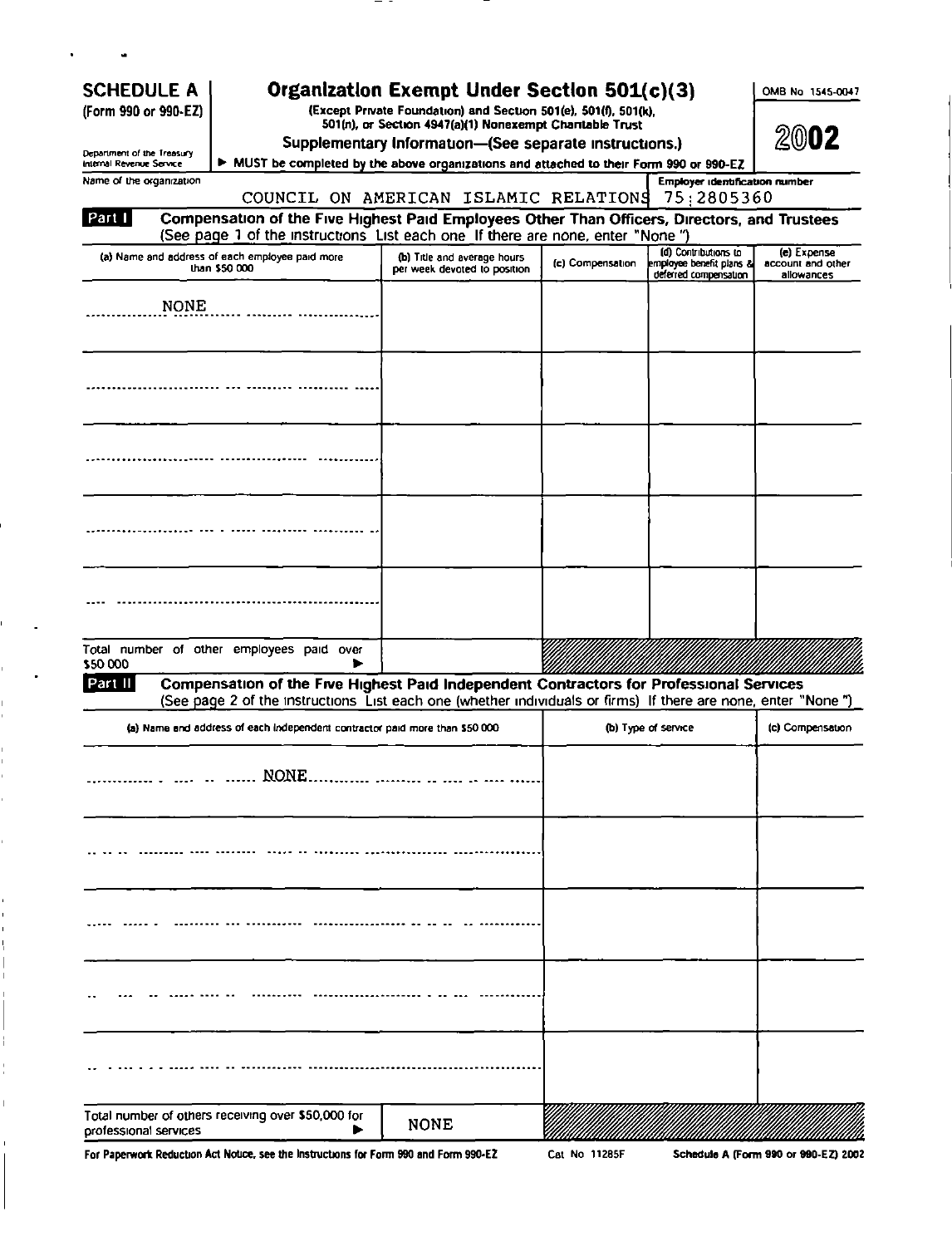|              | Schedule A (Porm 990 or 990 EZ) 2002                                                                                                                                                                                                                                                                                                                                                                                                                                                                 |            | Page 2             |
|--------------|------------------------------------------------------------------------------------------------------------------------------------------------------------------------------------------------------------------------------------------------------------------------------------------------------------------------------------------------------------------------------------------------------------------------------------------------------------------------------------------------------|------------|--------------------|
|              | Statements About Activities (See page 2 of the instructions)<br>Part III                                                                                                                                                                                                                                                                                                                                                                                                                             | <b>Yes</b> | <b>No</b>          |
|              | During the year, has the organization attempted to influence national state or local legislation, including any<br>attempt to influence public opinion on a legislative matter or referendum? If "Yes," enter the total expenses paid<br>or incurred in connection with the lobbying activities $\triangleright$ \$ ________________. (Must equal amounts on line 38,<br>Part VI-A or line i of Part VI B)                                                                                           |            | X                  |
|              | Organizations that made an election under section 501(h) by filing Form 5768 must complete Part VI-A Other<br>organizations checking. Yes " must complete Part VI-B AND attach a statement giving a detailed description of<br>the lobbying activities                                                                                                                                                                                                                                               |            |                    |
| $\mathbf{z}$ | During the year has the organization either directly or indirectly, engaged in any of the following acts with any<br>substantial contributors, trustees, directors, officers, creators, key employees, or members of their families, or<br>with any taxable organization with which any such person is affiliated as an officer, director, trustee, majority<br>owner or principal beneficiary? (If the answer to any question is "Yes," attach a detailed statement explaining the<br>transactions) |            |                    |
| a            | 2а<br>Sale exchange, or leasing of property?                                                                                                                                                                                                                                                                                                                                                                                                                                                         |            | х.<br>$\mathbf{x}$ |
|              | 2 <sub>b</sub><br><b>b</b> Lending of money or other extension of credit?                                                                                                                                                                                                                                                                                                                                                                                                                            |            |                    |
|              | 2c<br>c Furnishing of goods, services, or facilities?                                                                                                                                                                                                                                                                                                                                                                                                                                                |            | X.                 |
|              | 2d<br>d Payment of compensation (or payment or reimbursement of expenses if more than \$1,000)?                                                                                                                                                                                                                                                                                                                                                                                                      |            | X                  |
|              | 2e<br>e Transfer of any part of its income or assets?                                                                                                                                                                                                                                                                                                                                                                                                                                                |            | X                  |
| з<br>4       | 3<br>Does the organization make grants for scholarships, fellowships, student loans, etc ? (See Note below)<br>4<br>Do you have a section 403(b) annuity plan for your employees?<br>Note Attach a statement to explain how the organization determines that individuals or organizations receiving grants<br>or loans from it in furtherance of its charitable programs "qualify" to receive payments                                                                                               |            | $\mathbf{x}$       |
|              | Part IV<br>Reason for Non-Private Foundation Status (See pages 3 through 5 of the instructions)                                                                                                                                                                                                                                                                                                                                                                                                      |            |                    |
|              | The organization is not a private foundation because it is (Please check only ONE applicable box)                                                                                                                                                                                                                                                                                                                                                                                                    |            |                    |
| 5<br>6<br>7  | A church, convention of churches, or association of churches Section 170(b)(1)(A)(i)<br>1 I<br>A school Section 170(b)(1)(A)(ii) (Also complete Part V)<br>$\mathsf{L}$<br>A hospital or a cooperative hospital service organization Section 170(b)(1)(A)(iii)<br>ப                                                                                                                                                                                                                                  |            |                    |
|              | A Federal ototo, or local government or coverage that und. Centres 170/6V/1VAV.A                                                                                                                                                                                                                                                                                                                                                                                                                     |            |                    |

- $8 \square$  A Federal, state, or local government or governmental unit Section 170(b)(1)(A)(v)
- 9  $\Box$  A medical research organization operated in conjunction with a hospital Section 170(b)(1)(A)(iii) Enter the hospital's name, city, and state Ii . . . . . . . . . . . . . . . . . °-- . . . . . . . . . . . . . . . -°°- ----------- . . . . . . . . . . . . . . . . . . . . . . . . . . . . . . . . . . . . . . . . . . .----°-°°--°------
- 10  $\Box$  An organization operated for the benefit of a college or university owned or operated by a governmental unit Section 170(b)(1)(A)(iv) (Also complete the Support Schedule in Part IV-A)
- 11a  $\Box$  An organization that normally receives a substantial part of its support from a governmental unit or from the general public Section 170(b)(1)(A)(vi) (Also complete the Support Schedule in Part IV-A)
- 11b  $\Box$  A community trust Section 170(b)(1)(A)(vi) (Also complete the Support Schedule in Part IV-A)
- 12  $\boxtimes$  An organization that normally receives (1) more than 33%% of its support from contributions, membership fees, and gross receipts from activities related to its charitable, etc , functions-subject to certain exceptions, and (2) no more than 331/h% of its support from gross investment income and unrelated business taxable income (less section 511 tax) from businesses acquired by the organization after June 30, 1975 See section 509(a)(2) (Also complete the Support Schedule in Part IV-A)
- 13 <sup>C</sup>An organization that is not controlled by any disqualified persons (other than foundation managers) and supports organizations described in (1) lines 5 through 12 above, or (2) section 501(c)(4), (5), or (6) if they meet the test of section 509(a)(2) (See section 509(a)(3) )

| Provide the following information about the supported organizations (See page 5 of the instructions)<br>(a) Name(s) of supported organization(s) | (b) Line number<br>from above |
|--------------------------------------------------------------------------------------------------------------------------------------------------|-------------------------------|
| N/A                                                                                                                                              |                               |
|                                                                                                                                                  |                               |

14 **c** An organization organized and operated to test for public safety Section 509(a)(4) (See page 5 of the instructions)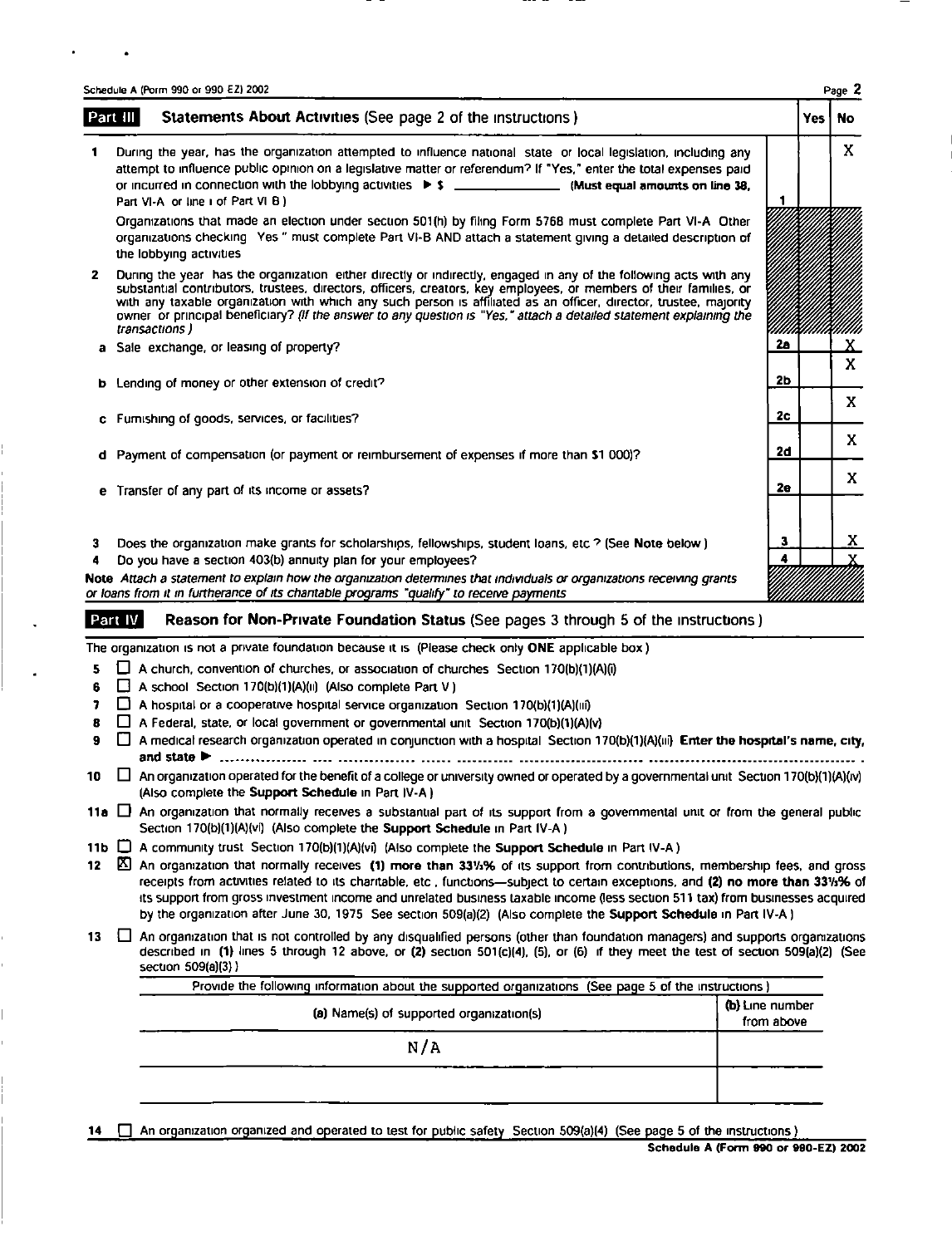$\cdot$ 

 $\bullet$ 

|         | Part IV-A Support Schedule (Complete only if you checked a box on line 10, 11 or 12) Use cash method of accounting<br>Note You may use the worksheet in the instructions for converting from the accrual to the cash method of accounting                                                                                                                                                                                                                                                                                                                                                                                                                                                                                                                                                                                                                                                                                                                                                                                                 |                        |                                            |            |                          |              |
|---------|-------------------------------------------------------------------------------------------------------------------------------------------------------------------------------------------------------------------------------------------------------------------------------------------------------------------------------------------------------------------------------------------------------------------------------------------------------------------------------------------------------------------------------------------------------------------------------------------------------------------------------------------------------------------------------------------------------------------------------------------------------------------------------------------------------------------------------------------------------------------------------------------------------------------------------------------------------------------------------------------------------------------------------------------|------------------------|--------------------------------------------|------------|--------------------------|--------------|
|         | Calendar year (or fiscal year beginning in)                                                                                                                                                                                                                                                                                                                                                                                                                                                                                                                                                                                                                                                                                                                                                                                                                                                                                                                                                                                               | (a) 2001               | (b) $2000$                                 | (c) 1999   | (d) 1998                 | (e) Total    |
| 15      | Gifts grants, and contributions received (Do<br>not include unusual grants See line 28)                                                                                                                                                                                                                                                                                                                                                                                                                                                                                                                                                                                                                                                                                                                                                                                                                                                                                                                                                   | 4363.                  | 825.                                       | 9088.      | 0                        | 12276.00     |
| 16      | Membership fees received                                                                                                                                                                                                                                                                                                                                                                                                                                                                                                                                                                                                                                                                                                                                                                                                                                                                                                                                                                                                                  | 0                      | 0                                          | 0          | 0                        | 0            |
| 17      | Gross receipts from admissions, merchandise<br>sold or services performed, or furnishing of<br>facilities in any activity that is related to the<br>organization's charitable, etc., purpose                                                                                                                                                                                                                                                                                                                                                                                                                                                                                                                                                                                                                                                                                                                                                                                                                                              | 0                      | 0                                          | $\bf{0}$   | 0                        | 0            |
| 18      | Gross income from interest, dividends,<br>amounts received from payments on securities<br>loans (section 512(a)(5)), rents, royalties and<br>unrelated business taxable income (less<br>section 511 taxes) from businesses acquired<br>by the organization after June 30, 1975                                                                                                                                                                                                                                                                                                                                                                                                                                                                                                                                                                                                                                                                                                                                                            | 0                      | 0                                          | 0          | 0                        | 0            |
| 19      | <b>Income</b><br>from unrelated<br>Net<br>business<br>activities not included in line 18                                                                                                                                                                                                                                                                                                                                                                                                                                                                                                                                                                                                                                                                                                                                                                                                                                                                                                                                                  | $\mathbf 0$            | 0                                          | 0          | O                        | Ω            |
| 20      | Tax revenues levied for the organization's<br>benefit and either paid to it or expended on<br>its behalf                                                                                                                                                                                                                                                                                                                                                                                                                                                                                                                                                                                                                                                                                                                                                                                                                                                                                                                                  | 0                      | 0                                          | 0          | 0                        | 0            |
| 21      | The value of services or facilities furnished to<br>the organization by a governmental unit<br>without charge. Do not include the value of<br>services or facilities generally furnished to the<br>public without charge                                                                                                                                                                                                                                                                                                                                                                                                                                                                                                                                                                                                                                                                                                                                                                                                                  | 0                      | 0                                          | 0          | 0                        | 0            |
| 22      | Other income Attach a schedule Do not<br>include gain or (loss) from sale of capital assets                                                                                                                                                                                                                                                                                                                                                                                                                                                                                                                                                                                                                                                                                                                                                                                                                                                                                                                                               | $\mathbf 0$            | 0                                          | 0          | 0                        | 0            |
| 23      | Total of lines 15 through 22                                                                                                                                                                                                                                                                                                                                                                                                                                                                                                                                                                                                                                                                                                                                                                                                                                                                                                                                                                                                              | 4363.                  | 825.                                       | 9088.      | ᢐ                        | 12276.00     |
| 24      | Line 23 minus line 17                                                                                                                                                                                                                                                                                                                                                                                                                                                                                                                                                                                                                                                                                                                                                                                                                                                                                                                                                                                                                     | 4363                   | 825.                                       | 9088       | $\Omega$                 | 00 ـ12276    |
| 25      | Enter 1% of line 23                                                                                                                                                                                                                                                                                                                                                                                                                                                                                                                                                                                                                                                                                                                                                                                                                                                                                                                                                                                                                       | 44.                    | 8.                                         | 91         | 0                        |              |
| 26      | Organizations described on lines 10 or 11                                                                                                                                                                                                                                                                                                                                                                                                                                                                                                                                                                                                                                                                                                                                                                                                                                                                                                                                                                                                 |                        | a Enter 2% of amount in column (e) line 24 |            | <u>26a</u>               | <u>n / a</u> |
| b       | Prepare a list for your records to show the name of and amount contributed by each person (other than a<br>governmental unit or publicly supported organization) whose total gifts for 1998 through 2001 exceeded the<br>amount shown in line 26a Do not file this list with your return Enter the total of all these excess amounts ▶<br>Total support for section 509(a)(1) test Enter line 24, column (e)                                                                                                                                                                                                                                                                                                                                                                                                                                                                                                                                                                                                                              |                        |                                            |            | 26b<br><b>26c</b>        |              |
|         | Add Amounts from column (e) for lines                                                                                                                                                                                                                                                                                                                                                                                                                                                                                                                                                                                                                                                                                                                                                                                                                                                                                                                                                                                                     | $18 \sim$<br>$22 - 22$ | 19<br>26b                                  |            | mm<br><b>26d</b>         |              |
| е       | Public support (line 26c minus line 26d total)<br>Public support percentage (line 26e (numerator) divided by line 26c (denominator))                                                                                                                                                                                                                                                                                                                                                                                                                                                                                                                                                                                                                                                                                                                                                                                                                                                                                                      |                        |                                            |            | <b>26e</b><br><b>26f</b> | %            |
| 27<br>b | Organizations described on line 12 a For amounts included in lines 15 16, and 17 that were received from a "disqualified<br>person " prepare a list for your records to show the name of, and total amounts received in each year from, each "disqualified person "<br>Do not file this list with your return Enter the sum of such amounts for each year<br>$\overline{0}$ .<br>$(2000)$ $\overline{0}$ .<br>$(2001)$<br>$\overline{a}$<br>For any amount included in line 17 that was received from each person (other than "disqualified persons"), prepare a list for your records to<br>show the name of and amount received for each year, that was more than the larger of (1) the amount on line 25 for the year or (2) \$5,000<br>(Include in the list organizations described in lines 5 through 11, as well as individuals) Do not file this list with your return After computing<br>the difference between the amount received and the larger amount described in (1) or (2), enter the sum of these differences (the excess |                        |                                            |            |                          |              |
|         | amounts) for each year                                                                                                                                                                                                                                                                                                                                                                                                                                                                                                                                                                                                                                                                                                                                                                                                                                                                                                                                                                                                                    |                        |                                            |            |                          |              |
| c       | Add Amounts from column (e) for lines<br>. U<br>20<br>17.                                                                                                                                                                                                                                                                                                                                                                                                                                                                                                                                                                                                                                                                                                                                                                                                                                                                                                                                                                                 | $15 \ \ 12276.$<br>0   | $16 \quad \qquad$                          |            | 27c<br>27d               | 0            |
| d       | Add Line 27a total                                                                                                                                                                                                                                                                                                                                                                                                                                                                                                                                                                                                                                                                                                                                                                                                                                                                                                                                                                                                                        | and line 27b total     |                                            |            | 27e                      | 0            |
| е       | Public support (line 27c total minus line 27d total)<br>Total support for section 509(a)(2) test Enter amount from line 23 column (e)                                                                                                                                                                                                                                                                                                                                                                                                                                                                                                                                                                                                                                                                                                                                                                                                                                                                                                     |                        |                                            | 271  <br>▶ |                          |              |
| g       | Public support percentage (line 27e (numerator) divided by line 27f (denominator)) $1.2276$ .                                                                                                                                                                                                                                                                                                                                                                                                                                                                                                                                                                                                                                                                                                                                                                                                                                                                                                                                             |                        |                                            |            | 27g<br>▶                 | %            |
| h       | Investment income percentage (line 18, column (e) (numerator) divided by line 27f (denominator))                                                                                                                                                                                                                                                                                                                                                                                                                                                                                                                                                                                                                                                                                                                                                                                                                                                                                                                                          |                        |                                            |            | ▶<br>27h                 | 96           |
| 28      | Unusual Grants For an organization described in line 10, 11 or 12 that received any unusual grants during 1998 through 2001,                                                                                                                                                                                                                                                                                                                                                                                                                                                                                                                                                                                                                                                                                                                                                                                                                                                                                                              |                        |                                            |            |                          |              |

prepare a list for your records to show for each year, the name of the contributor, the date and amount of the grant, and a brief<br>description of the nature of the grant. Do not file this list with your return. Do not inclu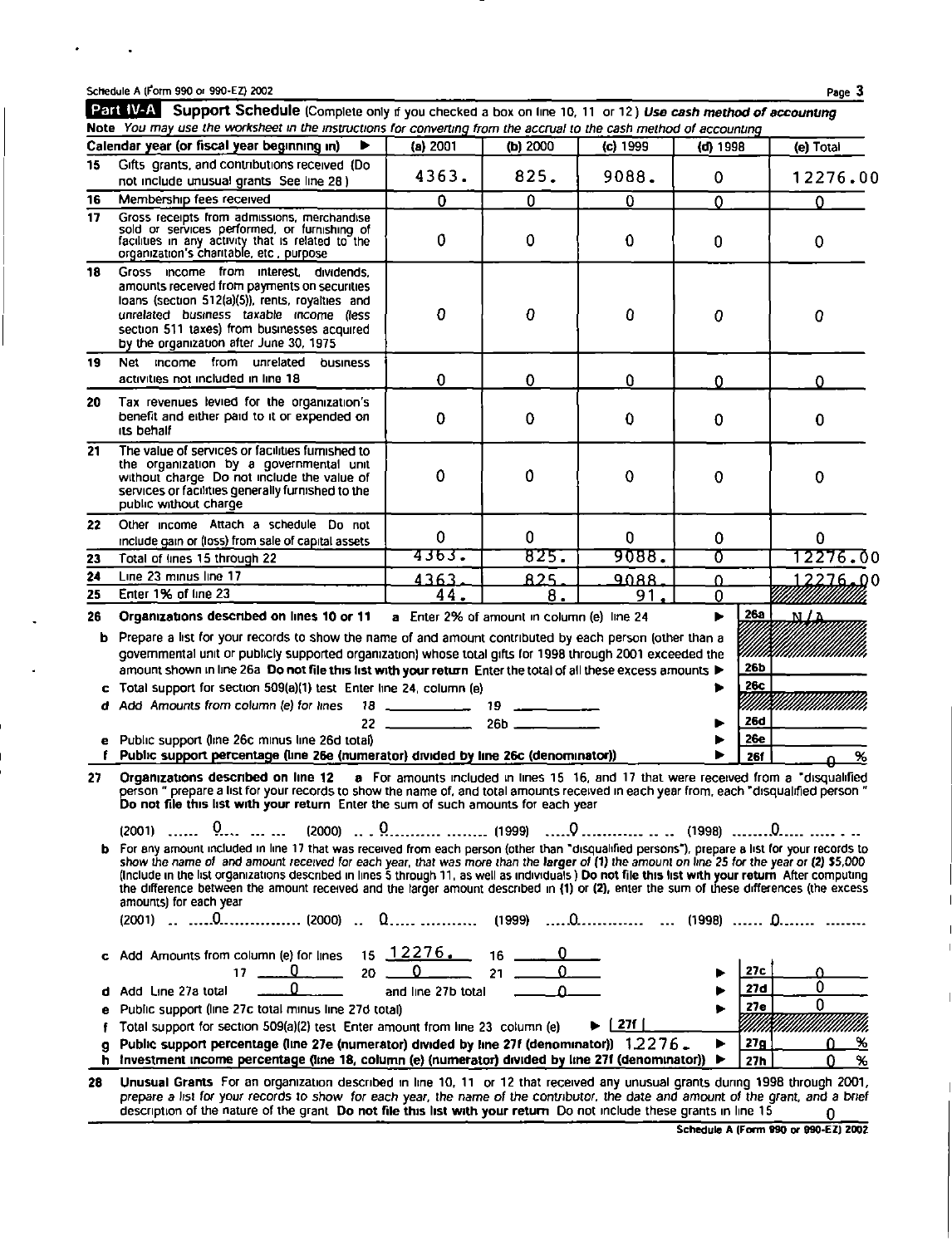|      | Schedule A (Form 990 or 990-EZ) 2002                                                                                                                                                                                                                                                                                        |             | Page 4    |
|------|-----------------------------------------------------------------------------------------------------------------------------------------------------------------------------------------------------------------------------------------------------------------------------------------------------------------------------|-------------|-----------|
|      | Private School Questionnaire (See page 7 of the instructions)<br>Part V<br>(To be completed ONLY by schools that checked the box on line 6 in Part IV)                                                                                                                                                                      | N/A         |           |
| 29   | Does the organization have a racially nondiscriminatory policy toward students by statement in its charter, bylaws<br>other governing instrument, or in a resolution of its governing body?                                                                                                                                 | Yes l<br>29 | <b>No</b> |
| 30   | Does the organization include a statement of its racially nondiscriminatory policy toward students in all its<br>brochures catalogues and other written communications with the public dealing with student admissions<br>programs and scholarships?                                                                        | 30          |           |
| 31   | Has the organization publicized its racially nondiscriminatory policy through newspaper or broadcast media during<br>the period of solicitation for students, or during the registration period if it has no solicitation program, in a way<br>that makes the policy known to all parts of the general community it serves? | 31          |           |
|      | If "Yes " please describe, if "No," please explain (If you need more space attach a separate statement)                                                                                                                                                                                                                     |             |           |
|      |                                                                                                                                                                                                                                                                                                                             |             |           |
| 32   | Does the organization maintain the following                                                                                                                                                                                                                                                                                |             |           |
| a    | Records indicating the racial composition of the student body faculty, and administrative staff?                                                                                                                                                                                                                            | <b>32a</b>  |           |
| b    | Records documenting that scholarships and other financial assistance are awarded on a racially nondiscriminatory<br>basis?                                                                                                                                                                                                  | 32b         |           |
|      | c Copies of all catalogues, brochures, announcements and other written communications to the public dealing<br>with student admissions, programs, and scholarships?                                                                                                                                                         | 32c         |           |
|      | d Copies of all material used by the organization or on its behalf to solicit contributions?                                                                                                                                                                                                                                | 32d         |           |
|      | If you answered 'No" to any of the above please explain (If you need more space attach a separate statement)                                                                                                                                                                                                                |             |           |
|      |                                                                                                                                                                                                                                                                                                                             |             |           |
| 33   | Does the organization discriminate by race in any way with respect to                                                                                                                                                                                                                                                       |             |           |
|      | Students' rights or privileges?                                                                                                                                                                                                                                                                                             | 33a         |           |
| b    | Admissions policies?                                                                                                                                                                                                                                                                                                        | 33b         |           |
| c    | Employment of faculty or administrative staff?                                                                                                                                                                                                                                                                              | 33c         |           |
|      | Scholarships or other financial assistance?                                                                                                                                                                                                                                                                                 | 33d         |           |
|      | e Educational policies?                                                                                                                                                                                                                                                                                                     | <b>33e</b>  |           |
|      | Use of facilities?                                                                                                                                                                                                                                                                                                          | 33f         |           |
|      | Athletic programs?                                                                                                                                                                                                                                                                                                          | 33q         |           |
| ħ    | Other extracurricular activities?                                                                                                                                                                                                                                                                                           | 33h         |           |
|      | If you answered "Yes to any of the above, please explain (If you need more space attach a separate statement)                                                                                                                                                                                                               |             |           |
|      |                                                                                                                                                                                                                                                                                                                             |             |           |
|      |                                                                                                                                                                                                                                                                                                                             |             |           |
| 34 a | Does the organization receive any financial aid or assistance from a governmental agency?                                                                                                                                                                                                                                   | 34a         |           |
| b    | Has the organization s right to such aid ever been revoked or suspended?                                                                                                                                                                                                                                                    | 34b         |           |
|      | If you answered "Yes" to either 34a or b, please explain using an attached statement                                                                                                                                                                                                                                        |             |           |
| 35   | Does the organization certify that it has complied with the applicable requirements of sections 4 01 through 4 05<br>of Rev. Proc. 75-50, 1975-2 C B 587 covering racial nondiscrimination? If "No," attach an explanation                                                                                                  | 35          |           |

 $\hat{\mathbf{z}}$ 

 $\begin{array}{c} 1 \\ 1 \\ 1 \\ 1 \end{array}$  $\overline{1}$ 

 $\overline{\phantom{a}}$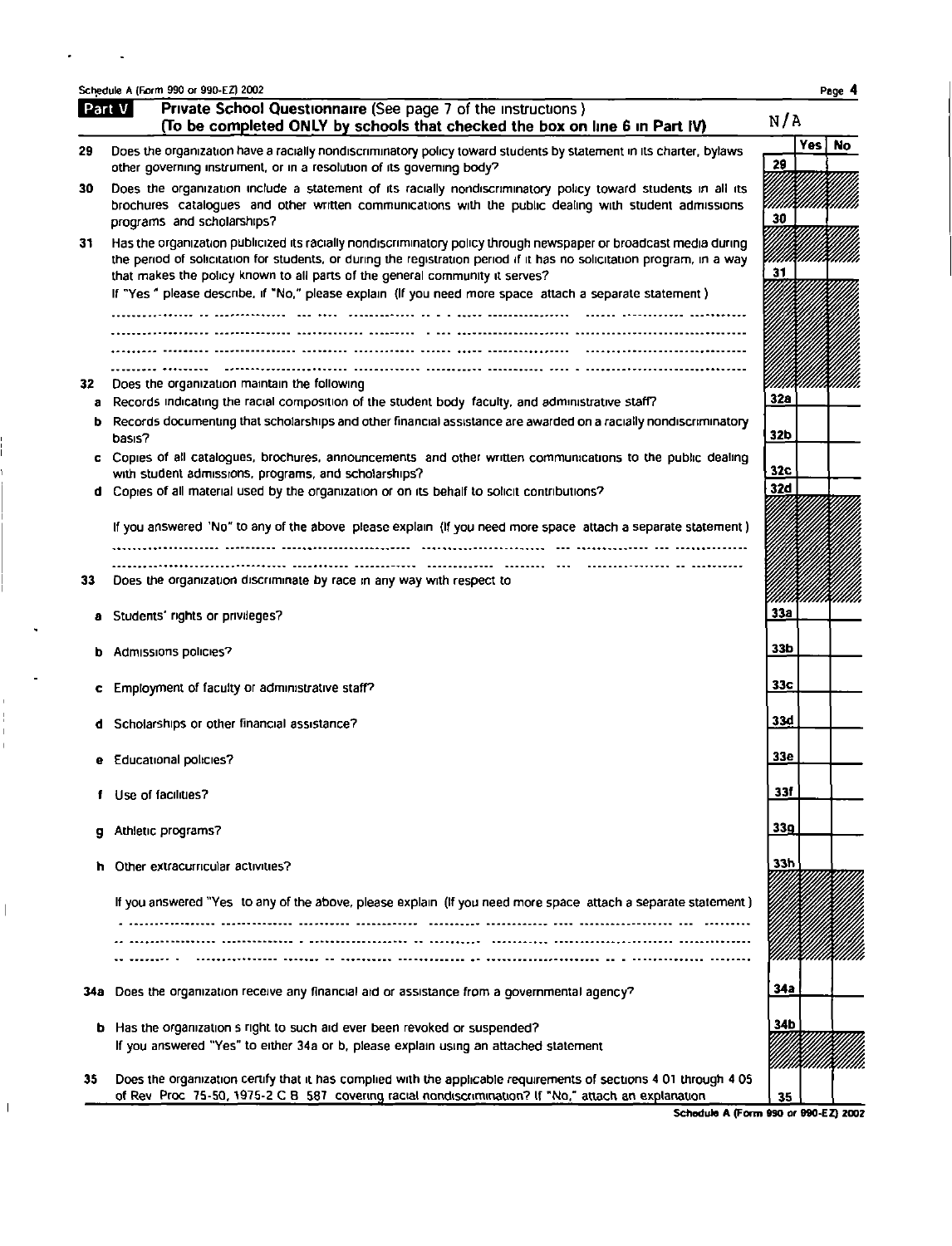| Schedule A (Form 990 or 990 EZ) 2002 |  |  |  |  |
|--------------------------------------|--|--|--|--|
|                                      |  |  |  |  |

Î

|    | Lobbying Expenditures by Electing Public Charities (See page 9 of the instructions) $N/A$<br>(To be completed ONLY by an eligible organization that filed Form 5768)<br>Check $\triangleright$ a $\square$ if the organization belongs to an affiliated group |                                                   |  |  |  |  |    | Check $\triangleright$ b $\square$ if you checked "a" and "limited control" provisions apply |                                                             |
|----|---------------------------------------------------------------------------------------------------------------------------------------------------------------------------------------------------------------------------------------------------------------|---------------------------------------------------|--|--|--|--|----|----------------------------------------------------------------------------------------------|-------------------------------------------------------------|
|    | (The term "expenditures" means amounts paid or incurred)                                                                                                                                                                                                      | <b>Limits on Lobbying Expenditures</b>            |  |  |  |  |    | (a)<br>Affiliated group<br>totals                                                            | (b)<br>To be completed<br>for ALL electing<br>organizations |
| 36 | Total lobbying expenditures to influence public opinion (grassroots lobbying)                                                                                                                                                                                 |                                                   |  |  |  |  | 36 |                                                                                              |                                                             |
| 37 | Total lobbying expenditures to influence a legislative body (direct lobbying)                                                                                                                                                                                 |                                                   |  |  |  |  | 37 |                                                                                              |                                                             |
| 38 | 38<br>Total lobbying expenditures (add lines 36 and 37)                                                                                                                                                                                                       |                                                   |  |  |  |  |    |                                                                                              |                                                             |
| 39 | Other exempt purpose expenditures                                                                                                                                                                                                                             |                                                   |  |  |  |  | 39 |                                                                                              |                                                             |
| 40 | Total exempt purpose expenditures (add lines 38 and 39)                                                                                                                                                                                                       |                                                   |  |  |  |  | 40 |                                                                                              |                                                             |
| 41 | Lobbying nontaxable amount Enter the amount from the following table-                                                                                                                                                                                         |                                                   |  |  |  |  |    |                                                                                              |                                                             |
|    | If the amount on line 40 is-                                                                                                                                                                                                                                  | The lobbying nontaxable amount is-                |  |  |  |  |    |                                                                                              |                                                             |
|    | Not over \$500 000                                                                                                                                                                                                                                            | 20% of the amount on line 40                      |  |  |  |  |    |                                                                                              |                                                             |
|    | Over \$500,000 but not over \$1,000,000                                                                                                                                                                                                                       | \$100,000 plus 15% of the excess over \$500,000   |  |  |  |  |    |                                                                                              |                                                             |
|    | Over \$1,000,000 but not over \$1,500,000                                                                                                                                                                                                                     | \$175,000 plus 10% of the excess over \$1 000,000 |  |  |  |  | 41 |                                                                                              |                                                             |
|    | Over \$1,500,000 but not over \$17,000,000                                                                                                                                                                                                                    | \$225,000 plus 5% of the excess over \$1,500,000  |  |  |  |  |    |                                                                                              |                                                             |
|    | Over \$17,000,000                                                                                                                                                                                                                                             | \$1,000,000                                       |  |  |  |  |    |                                                                                              |                                                             |
| 42 | Grassroots nontaxable amount (enter 25% of line 41)                                                                                                                                                                                                           |                                                   |  |  |  |  | 42 |                                                                                              |                                                             |
| 43 | Subtract line 42 from line 36 Enter -0- if line 42 is more than line 36                                                                                                                                                                                       |                                                   |  |  |  |  | 43 |                                                                                              |                                                             |
| 44 | Subtract line 41 from line 38 Enter -0- if line 41 is more than line 38                                                                                                                                                                                       |                                                   |  |  |  |  | 44 |                                                                                              |                                                             |
|    | Caution If there is an amount on either line 43 or line 44, you must file Form 4720                                                                                                                                                                           |                                                   |  |  |  |  |    |                                                                                              |                                                             |

## 4-Year Averaging Period Under Section 501(h)

(Some organizations that made a section 501(h) election do not have to complete all of the five columns below  $N/A$ <br>See the instructions for lines 45 through 50 on page 11 of the instructions)

|    |                                                                                                                                                                                                                 | Lobbying Expenditures Dunng 4-Year Averaging Penod |      |         |      |           |        |  |  |
|----|-----------------------------------------------------------------------------------------------------------------------------------------------------------------------------------------------------------------|----------------------------------------------------|------|---------|------|-----------|--------|--|--|
|    | Calendar year (or                                                                                                                                                                                               | (a)                                                | (b)  | (c)     | (d)  |           | (e)    |  |  |
|    | fiscal year beginning in) $\blacktriangleright$                                                                                                                                                                 | 2002                                               | 2001 | 2000    | 1999 |           | Total  |  |  |
| 45 | Lobbying nontaxable amount                                                                                                                                                                                      |                                                    |      |         |      |           |        |  |  |
| 46 | Lobbying ceiling amount (150% of line 45(e))                                                                                                                                                                    |                                                    |      | aanaana |      |           |        |  |  |
| 47 | Total lobbying expenditures                                                                                                                                                                                     |                                                    |      |         |      |           |        |  |  |
| 48 | Grassroots nontaxable amount                                                                                                                                                                                    |                                                    |      |         |      |           |        |  |  |
| 49 | Grassroots ceiling amount (150% of line 48(e))                                                                                                                                                                  |                                                    |      |         |      |           |        |  |  |
| 50 | Grassroots lobbying expenditures                                                                                                                                                                                |                                                    |      |         |      |           |        |  |  |
|    | <b>Lobbying Activity by Nonelecting Public Charities</b><br>Part VI-B<br>(For reporting only by organizations that did not complete Part VI-A) (See page 11 of the instructions) N/A                            |                                                    |      |         |      |           |        |  |  |
|    | During the year, did the organization attempt to influence national, state or local legislation, including any<br>attempt to influence public opinion on a legislative matter or referendum, through the use of |                                                    |      |         | Yes  | <b>No</b> | Amount |  |  |
| a  | <b>Volunteers</b>                                                                                                                                                                                               |                                                    |      |         |      |           |        |  |  |
|    | Paid staff or management (include compensation in expenses reported on lines c through h)                                                                                                                       |                                                    |      |         |      |           |        |  |  |
|    | Media advertisements                                                                                                                                                                                            |                                                    |      |         |      |           |        |  |  |
|    | Mailings to members, legislators or the public                                                                                                                                                                  |                                                    |      |         |      |           |        |  |  |
|    | Publications or published or broadcast statements                                                                                                                                                               |                                                    |      |         |      |           |        |  |  |
|    | Grants to other organizations for lobbying purposes                                                                                                                                                             |                                                    |      |         |      |           |        |  |  |
|    | Direct contact with legislators, their staffs, government officials or a legislative body                                                                                                                       |                                                    |      |         |      |           |        |  |  |
|    | Rallies, demonstrations, seminars, conventions, speeches, lectures, or any other means<br>Total lobbying expenditures (Add lines c through h)                                                                   |                                                    |      |         |      |           |        |  |  |

If "Yes" to any of the above also attach a statement giving a detailed description of the lobbying activities